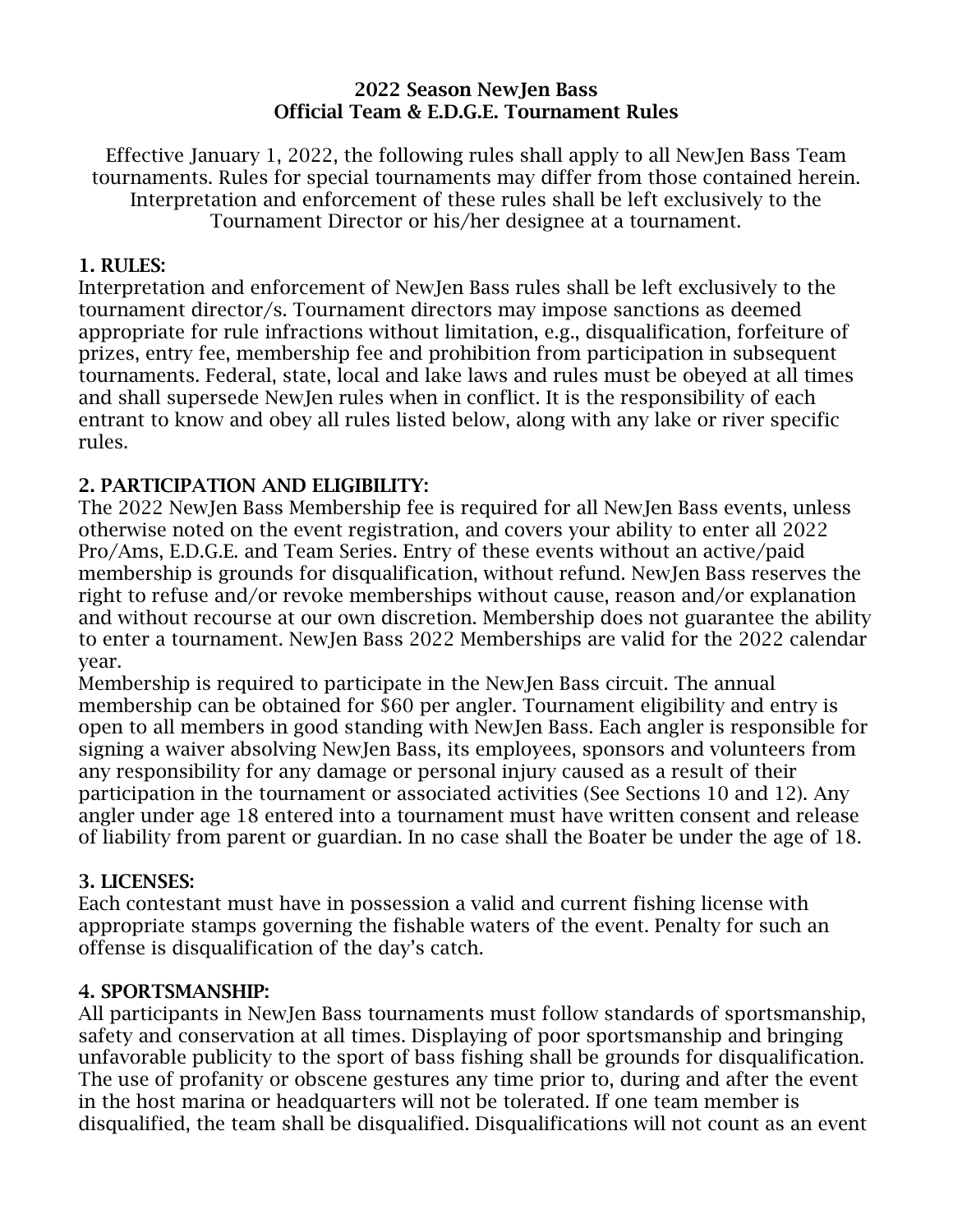attended. NewJen Bass reserves the right to revoke membership at any time without remuneration. NewJen Bass also reserves the right to refuse participation to any angler in NewJen Bass sanctioned events. NewJen Bass participants are required to cooperate with tournament officials for the purposes of boat inspection, photography, sponsor, and media requests. Anglers are highly encouraged to cooperate with media or promotions personnel by granting photography, accounts or interviews as well. Material gathered shall be used in the promotion of the NewJen Bass and its anglers. Should anyone wish to file a formal complaint against any angler, you must follow proper protocol. Completing a Formal Complaint Document (in which a detailed written complaint signed under penalty of perjury, along with a list of witnesses) will be required to initiate a formal,  $3<sup>rd</sup>$  party investigation.

# 5. APPEARANCE & DRESS:

It is the responsibility of all contestants to dress and conduct themselves in a presentable manner at meetings & weigh-ins. Contestants approaching the weigh station barefooted or without a shirt will be required to return to the boat for proper dress.

# 6. ALCOHOLIC BEVERAGES AND DRUGS:

Use of alcohol, drugs, or any prescription medication that may cause impairment by any participant during the official practice or during the tournament will not be tolerated and shall be cause for disciplinary action. No alcoholic beverages, other stimulants or depressants, prescription or otherwise, shall be allowed in the boats during the official practice or competition days or when in the weigh-in area. Any participant(s) deemed under the influence by the tournament director may be disqualified. Chemical substance addiction or abuse, conviction of a felony or crimes involving moral turpitude or other conduct reflecting unfavorably upon efforts to promote safety, sportsmanship, fair competition, and compliance with tournament rules shall be grounds for rejecting any application for participation and/or for disqualification after circumstances are reviewed by the Tournament Director. Any candidate for competition who, in the judgment of the Tournament Director, is impaired in such a manner as to endanger the safety or well-being of their partner, themselves, or others will be removed from the event immediately and may not be eligible to fish in future events.

### 7. BOATS & MOTORS:

All boats entered must be a minimum of 16 feet powered by an engine no less than 40hp. There is no horsepower limit; however, no engine may exceed the BIA horsepower rating for the boat in use. All boats must meet US Coast Guard and state regulations. All boats must have a working emergency kill switch and must be attached to the driver whenever the outboard motor is running. Kill switch lanyards must not be longer than forty-eight inches (4 feet). All boats must have an aerated live well suitable to sustain a tournament limit in releasable condition. All boats must be equipped with navigation lights. Extra gas tanks must be secured and must meet US Coast Guard specifications. Standing on seats, or motor or the use of ladder or raised platform for the purpose locating or fishing for bedding fish in not permitted.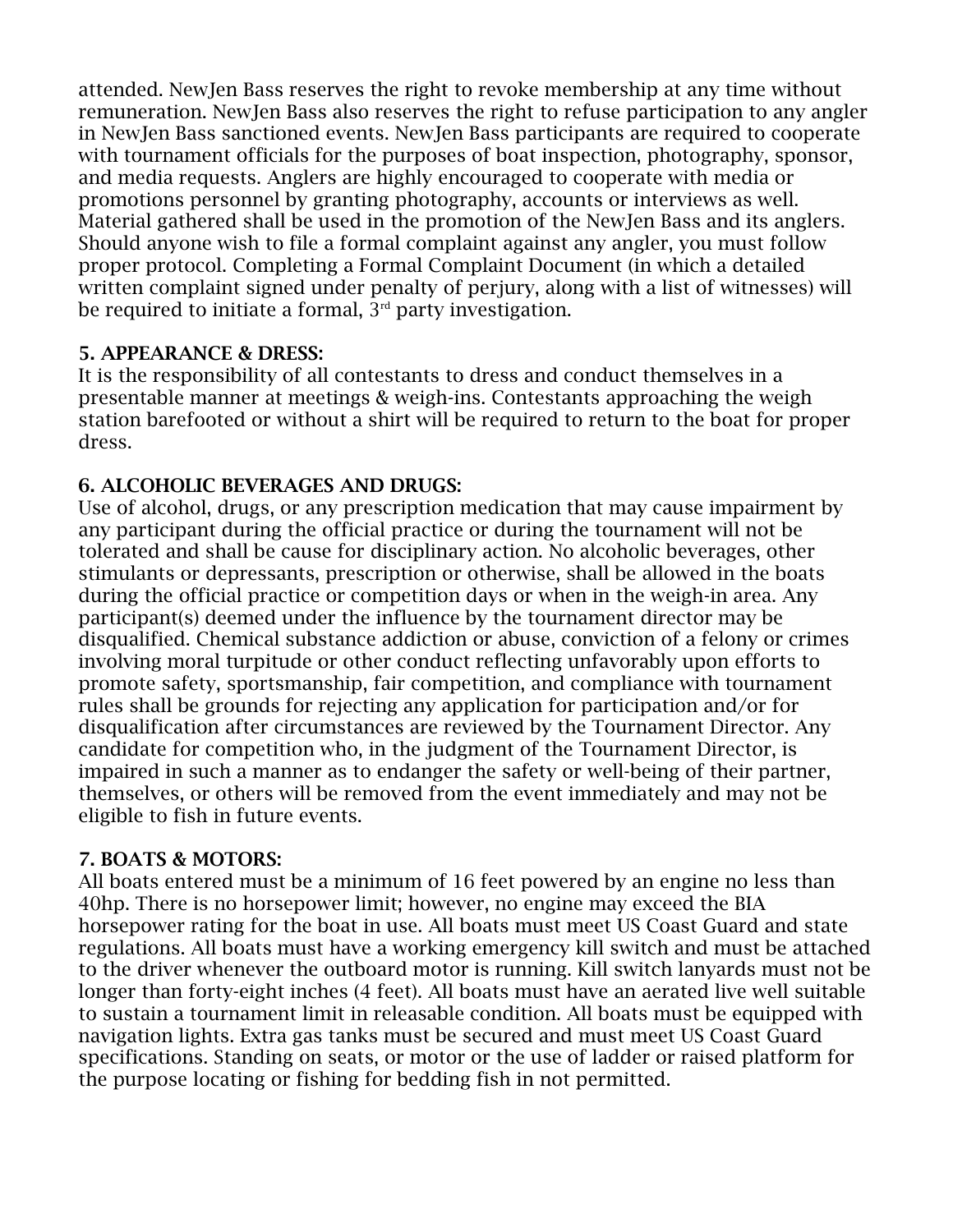### 8. CONSERVATION:

Adequate live wells are mandatory on each boat. They must provide aeration to sustain a limit of fish in a good and releasable condition as possible. Should any angler release a fish that is not neutrally buoyant (unable to swim to deep water on its own), the team may be disqualified from the event.

## 9. INSURANCE AND LIABIILTY:

It is the sole responsibility of all participant boat owners to carry and maintain the mandated, required minimum liability coverage for themselves and their passengers of \$300,000.00. Anglers also need to be aware that not all insurance policies cover tournament participation, therefore all parties involved with participating in a NewJen Bass event must consult with their insurance company prior to competing in any NewJen Bass tournament.

### 10. ENTRY FORM:

The participant expressly acknowledges that by completing the membership, entry form and/or payment electronically on the web site, that he or she is relinquishing all rights, he or she may have to file a lawsuit against NewJen Bass for injuries arising out of his or her participation in any NewJen Bass events or activities. This release is intended to be interpreted as broadly as allowed under California law.

# 11. ENTRY/ MEMBERSHIP/ DEPOSITS/ REFUNDS:

There may be no refund of any monies; including the annual membership and event fees. Regularly scheduled tournaments will cost \$200 per team, unless otherwise noted. An additional \$100 in "Options" will be available at regularly scheduled season events with a 100% payback. Each \$100 Option is disbursed as follows:  $1^{st}$  Place \$25,  $2^{nd}$ Place \$20, 3<sup>rd</sup> Place \$15, 4<sup>th</sup> Place \$10, 5<sup>th</sup> Place \$7, 6<sup>th</sup> Place \$5, 7<sup>th</sup> Place \$3, 1<sup>st</sup> Big Fish  $$10, 2<sup>nd</sup>$  Big Fish \$5.

### 12. WAIVER & RELEASE AGREEMENT:

The undersigned understands and agrees that as consideration for being allowed to participate in any NewJen Bass event, whether prior to commencement, during the actual event and/or during any post-event festivities, he or she is doing so at his or her own risk. NewJen Bass and its owners, managers, employees, agents and sponsors (collectively "NewJen Bass"), shall not be liable for any damages, claims or causes of action arising from personal injuries or property damage sustained in, on or about the premises or waterways used for any NewJen Bass event, specifically including, but not limited to, all boat launches, bodies of water, parking lots or other public or private areas used for any NewJen Bass event. The undersigned assumes full responsibility for any injuries or damages which may occur during any NewJen Bass event, however caused, regardless of whether such injuries or damages are caused by the negligence of NewJen Bass or any of its employees or agents. Being that Newt and Jennifer Price are the only tournament directors, in the event that either are seriously injured or there is loss of life, all set aside funds toward the TOC, awards, trophies, etc. may be completely forfeited and the remainder of the season may be canceled. All fees are standard and customary unless otherwise noted. (SEE SECTION 13 FOR REGISTRATION/LATE INFORMATION).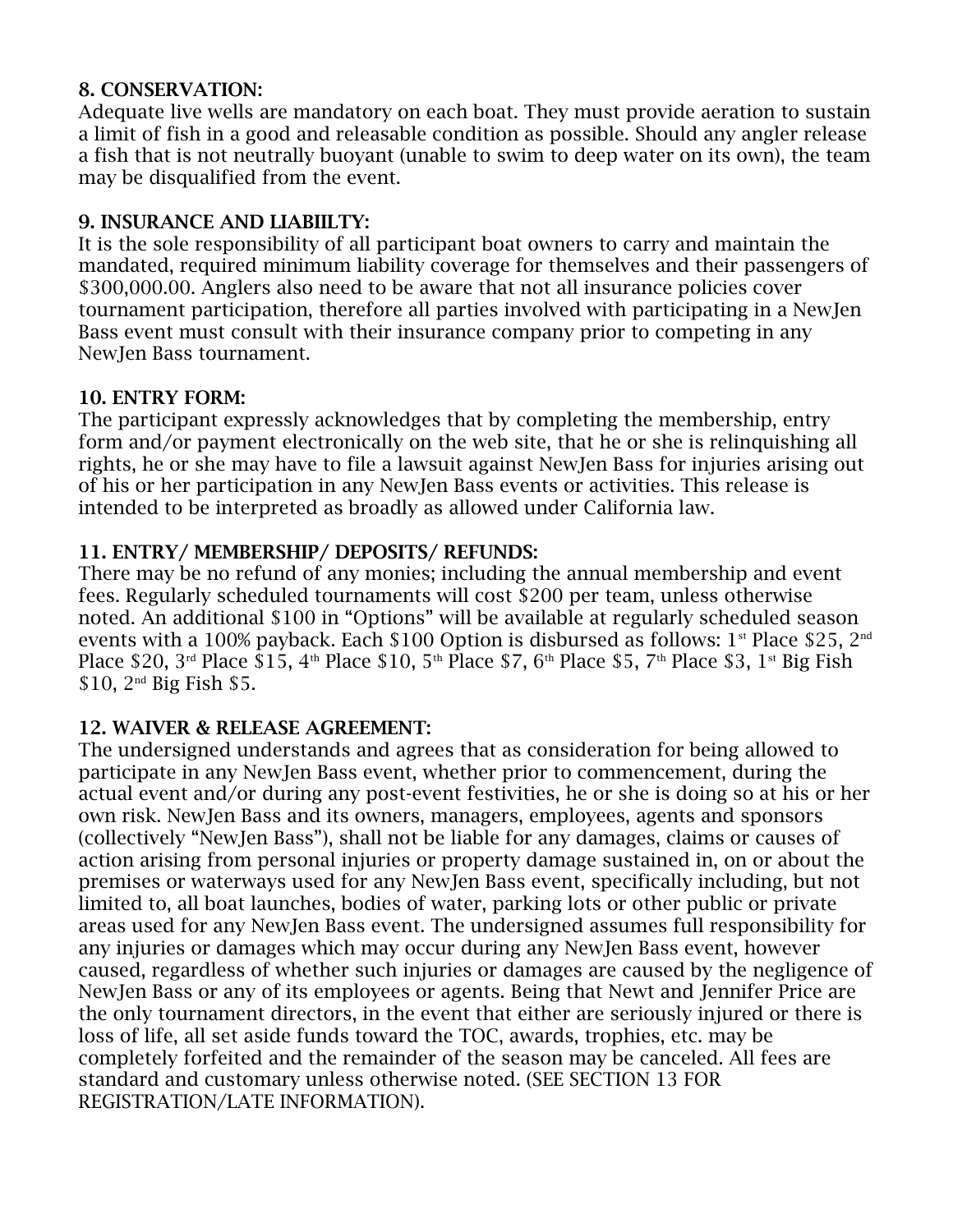# 13. REGISTRATION/LATE FEES/PREAUTHORIZED PAYMENT METHOD:

All anglers are required to pay entry fees and options in advance of the tournament. The deadline for electronic registration via the NewJenBass.com website is 5:00pm on the day preceding the event. Anyone who wishes to register after the deadline must contact Jennifer by phone at 559.646.5361 to pay entry, options, and a \$50 assessed late fee. Cash and/or checks will not be accepted. If you wish to leave a card on file, a Preauthorization form can be requested directly from NewJen Bass and a signature will be required. Although the card may be on file, it is still your responsibility to authorize processing of your card by phone, text or email to Jennifer Price, Tournament Director, that includes the date of the event in which you choose to participate and if you want to enter "Options" or not. If you do not authorize the card directly with Jennifer within the deadline listed above, a late fee may still be assessed. If you register after the deadline, you may still be allowed to participate, and will be last to blast off and also in the first flight back to check in.

# 14. SAFETY:

It is the Director's discretion to make any changes deemed necessary when contestant(s) safety is of concerned, including delaying tournament hours due to fog or other weather factors. Passing in speed restricted areas or during speed restricted times to gain an advantage is not permitted. Boating safety must be observed at all times during practice and competition. A U.S. Coast Guard approved chest type lifepreserver (PFD) Type III or higher, must be worn and properly fastened any time the combustible engine is operative and the kill switch must be attached to the driver with a lanyard no longer than fourty-eight-48) inches. SOSpenders are allowed if approved by the Coast Guard. All contestants returning from their day on the water are required to check in with tournament officials by closing of the scales, regardless of having fish to be weighed or not. All boats must be equipped with the minimum recommended USCG safety devices. These requirements can be viewed online at [www.dbw.ca.gov.](http://www.dbw.ca.gov/)

### 15. START OF TOURNAMENT:

The start of each tournament will be determined on a per event basis. On the morning of the event, you must be launched and floating at the designated blast off area at least 30 minutes prior to formal "sunrise", as referenced on Weather.com. If you are not prepared for blast off when your team number is called by the Tournament Director, you will be moved to the end of your flight group. If you are still not prepared by that time, you will be the last boat to blast off.

# 16. INFORMATION SHARING AND GUIDES:

Once an event has started it is against the rules for any contestant to receive help or information about how/where to catch fish from someone else outside of their own boat. This includes help from another contestant. Transmittal of information via phone, radio, text messaging or other means concerning any aspect of fishing during a tournament is prohibited. Communication between contestants and/or land lines may be used for breakdowns, emergencies, business, or personal reasons. Teams may not hire guides within 30 days of any event on the body of water in which you will be competing under any circumstance. NewJen reserves the right to consider any highly qualified individual as a guide.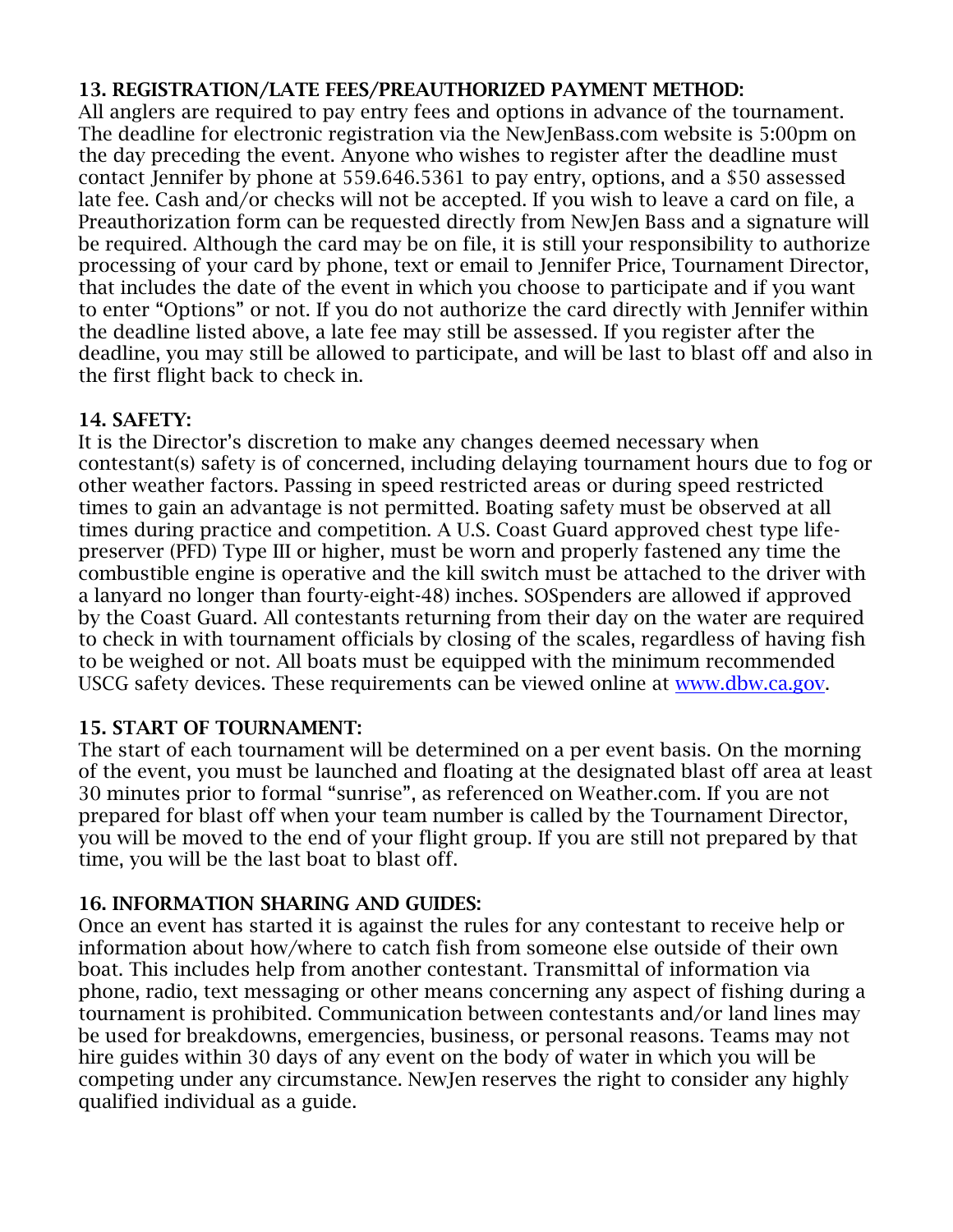# 17. CITATIONS:

A contestant cited by officers for violation of local, State or Federal fishing or boating regulations may be subject to disqualification by the Tournament officials.

# 18. PERMITTED FISHING WATERS:

All fishing must be done from a previously inspected boat. No tube or wade fishing allowed. No fishing is allowed within 50 yards of an operating "Gas dock". No fishing is allowed within 25 yards of another anchored or tied tournament boat with trolling motor out of the water, without the anchored boat's permission. Anytime two or more docks are within the 25-yard area a contestant may only claim one side of one dock for their fishing area. Only contestants may be in the boat during the tournament hours. Having a non-contestant sit on a hole for you shall not be tolerated. Hole sitting will not be tolerated. Boats may not be trailered to weigh in during the tournament hours unless under the direction of the Tournament Director. Contestants must be able to get the boat into the fishing area without getting out of the boat. Navigable waters are the only waters to be fished during the tournament. Contestants cannot leave the boat to land a fish.

# 19. SIGHTFISHING:

This rule concerns "sight or bedding" bass and is in effect at any time either of these conditions exist and is designed to eliminate illegal snagging of bass. Intentional snagging of fish will not be allowed. A sight or bedding fish is defined as one that can be seen and watched as it approaches the lure. Fish caught under these conditions must be caught by hook and line and by the fish ingesting the lure. Any bass caught that is either a "sight" or "bed" fish must be caught "hook in mouth with the hook point entering from the inside of the mouth" – and must be verified as a legal catch by the angler's in-boat partner. Any "sight" or "bed" fish caught by snagging or with hook starting from outside the mouth shall be deemed an illegally caught fish and must be released. This same fish may be caught again by the legal method – with the hook starting from inside the mouth. Any angler catching a fish under these conditions and not verifying the hook location with the other person in the boat may be disqualified from the tournament.

# 20. CULLING FISH:

It is the responsibility of each team to keep no more than a maximum of five (5) fish in a live well. When your sixth fish is caught, you must immediately cull a fish. If more than five (5) fish are present in the live well during the event you will be subject to disqualification. All fish must be culled before you enter the host marina; no culling is allowed in the host marina. No culling of dead fish.

# 21. SCORING FISH:

Contestants may weigh-in five (5) fish per day, a minimum of 13 inches in length unless state or lake limits are greater, measured on a flat board with mouth closed and tail compressed. Any team weighing-in a fish shorter than the legal tournament length will be assessed a one-1 lb. penalty plus the loss of the short fish. Any team bringing more than five (5) fish to the scales will be disqualified. For each legal dead bass presented to weigh-in officials, the participant shall be penalized as follows: 1 Dead fish is a .25 lbs. penalty, 2 Dead fish is .75 lbs. penalty, 3 Dead fish is 1.5 lbs. penalty, 4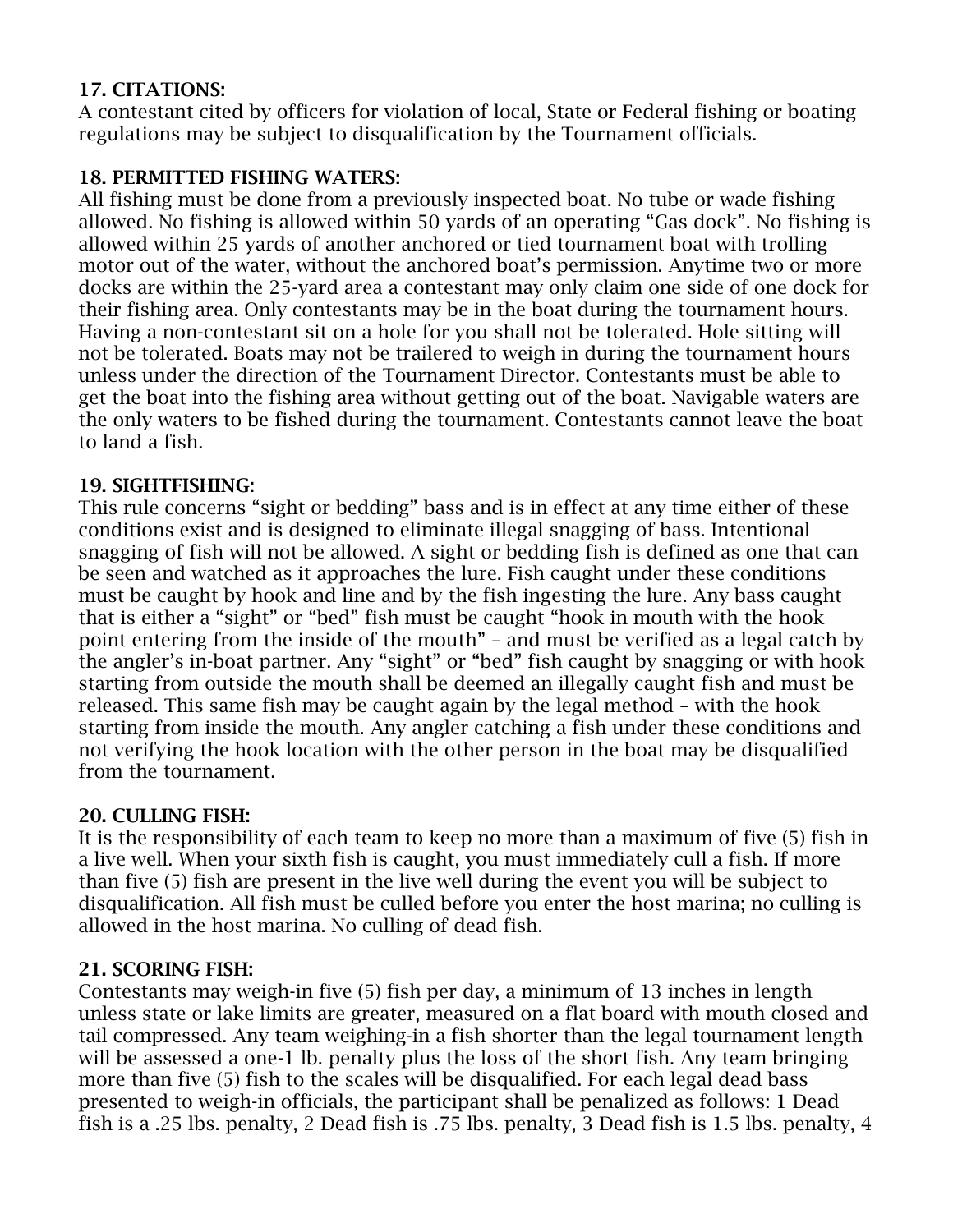Dead fish 2.5 lbs. penalty, and 5 Dead fish will have a weight of 0 lbs. Only Largemouth, Smallmouth and Spotted Bass will be scored. Any team returning to the checkpoint late will be disqualified. A dead fish may be weighed for "overall weight" purposes but will not be considered for purposes of "Big Fish" awards, monies or points. In order to weigh in fish, you must have checked in; on time; with the designated NewJen official. A big fish will only be weighed at the direction of the team weighing in. If the biggest fish isn't immediately obvious, the team must have their largest fish marked.

### 22. FISH TRANSPORT:

Restricting natural movement of fish by any means such as but not limited to: use of nets, tanks or dams will result in immediate disqualification. Restricting access to waters normally accessible to anglers by any means such as but not limited to: felling of trees or placement of obstructions will result in disqualification. Transporting live fish taken in one area and releasing them in another area for the purpose of establishing a population in the new area during the practice period, during the tournament, or thirty days prior to the tournament is strictly prohibited and grounds for disqualification.

# 23. TACKLE & EQUIPMENT:

Trolling with the aid of combustion or electric motors is not permitted. Only artificial lures may be used. No live bait or prepared bait permitted with the exception of pork rinds. Liquid fish attractants are allowed. Only one (1) rod may be used at any one time by each angler. Other rods may be in the boat and ready for use, however, every cast and retrieve must be completed before another cast is made. Rods may not exceed nine feet in length. The use of underwater cameras is allowed during practice periods. They are not allowed during competition. No SCUBA diving or snorkeling allowed 30 days prior to the event. Use of a CB or VHF marine band radio, cellular phone, or any electronic communication device for the purpose of locating or catching bass during tournament hours is strictly prohibited. Aforementioned devices may be used for emergency purposes only. Nets may not have a handle longer than seven (7) feet.

### 24. BREAKDOWNS/EMERGENCIES:

In the case of a breakdown on the water, the fishing partners may accept assistance in the form of a tow from or a return ride with any other boat on the waters. While in tow or riding, those contestants accepting assistance are not permitted to continue fishing. However, other contestants, if rendering assistance, may continue fishing. Should one of the contestants decide to stay with the troubled craft, he may send his catch with his partner to the weigh-in. The contestant choosing to remain behind may not continue to fish. Contestants with fish to be taken to the weigh-in may only be transported via another tournament contestant's boat or a method approved by the Tournament officials. In the event that contestants need to change boats during a tournament, a NewJen official must witness the exchange of fish from one boat to the next following a live well inspection of the new boat to be used.

### 25. STANDINGS/TIES:

Final standings in any event will be determined by the heaviest cumulative weight for the prescribed tournament period. The cumulative total will reflect actual weight of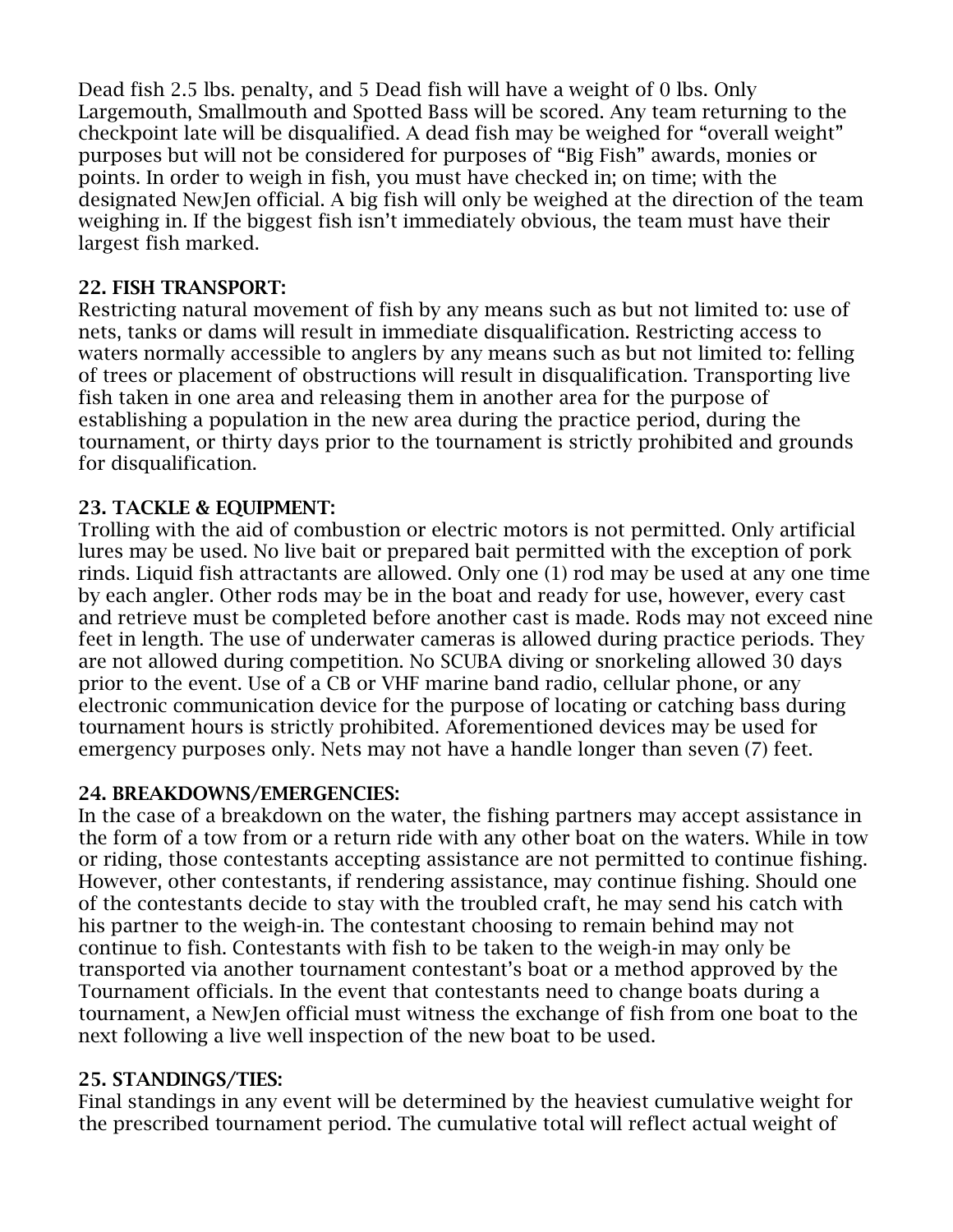fish caught, less assessed penalties, if any. Tie breakers will be determined in the following manner, in this order: 1. Big Fish, 2. Number of fish, 3. Coin toss. Any team may ask for one re-weigh of their own fish before leaving the scales. Regardless of the outcome, the re-weigh will become the official tournament weight.

## 26. PRACTICE/OFF-LIMITS:

There are no off-limits period.

### 27. OFFICIAL BOATS:

Official boat(s) may be on the water for boat inspection, observation and filming during tournament hours. All entrants shall cooperate with all reasonable requests from official boats.

### 28. PROTESTS:

A written protest must be submitted in writing to the Tournament Director before official closing of the scales.

### 29. POLYGRAPH:

All contestants are subject to random polygraph testing, however, should you choose to fish a team tournament alone and you win more than \$1,000, you will be REQUIRED to pass a polygraph test prior to receiving your check. The cost of the polygraph, approximately \$300, will be deducted from your winnings. A failed polygraph is grounds for disqualification and forfeiture of any winnings. Failure to submit, or a "refusal", to any polygraph request is grounds for disqualification and forfeiture of any winnings. Contestant/s will be given 14 calendar days to schedule a polygraph examination with the NewJen Bass designated examiner. The examination must be completed within 30 calendar days from the date of the event or it will be considered a "refusal".

Any contestant who has failed a polygraph test for cheating or has refused testing for a bass fishing tournament shall not be eligible to compete in NewJen Bass events. Polygraph and voice stress testing is performed at the discretion of the tournament director.

### 30. AWARDS CEREMONIES ATTENDANCE:

While it is generally recognized that attendance at presentation of awards ceremonies is an act of respect for others, it is not always possible for all to attend. Those not attending the awards ceremonies may forfeit any claim to trophies, merchandise, raffle prizes, or other miscellaneous prizes awarded at the event. Tournament Officials will electronically payout any prize monies on the following business day of the event. Another party may not pick up purse monies. Prize money will be award to a team in a 50/50 split, electronic payment. After 90 days from the event, any unclaimed winnings will be voided, the monies will be forfeited, and electronic payment will be cancelled. In the event that it is completely impossible for an angler to accept an electronic payment, they must email request for a paper check to [gethooked@newjenbass.com](mailto:gethooked@newjenbass.com) and the check will include a deduction of \$35 from the prize monies as an administration fee.